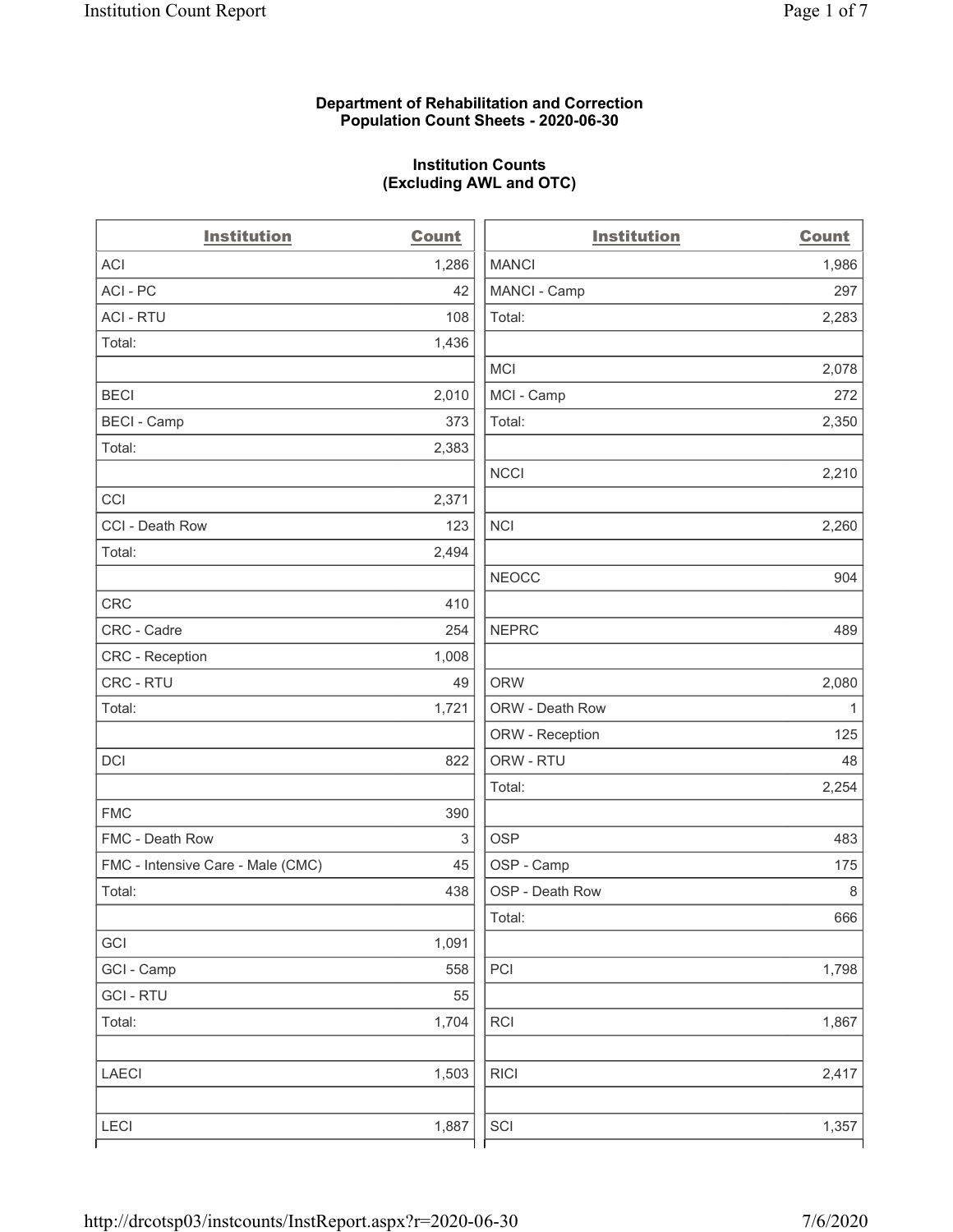| LECI - Camp              | 158   |             |       |
|--------------------------|-------|-------------|-------|
| Total:                   | 2,045 | <b>SOCF</b> | 1,219 |
|                          |       | SOCF - RTU  | 2     |
| LOCI                     | 2,166 | Total:      | 1,221 |
|                          |       |             |       |
| <b>LORCI</b>             | 338   | <b>TCI</b>  | 1,029 |
| <b>LORCI - Cadre</b>     | 155   | TCI - Camp  | 322   |
| <b>LORCI - Reception</b> | 1,000 | Total:      | 1,351 |
| Total:                   | 1,493 |             |       |
|                          |       | <b>TOCI</b> | 747   |
| <b>MACI</b>              | 945   | TOCI - PC   | 148   |
| MACI - Minimum           | 1,193 | Total:      | 895   |
| Total:                   | 2,138 |             |       |
|                          |       | <b>WCI</b>  | 1,244 |

Total Population: 45,940 \* The Total Population includes 30 Offenders with Reason Codes 30 & 31.

WCI - RTU 31 Total: 1,275

\*\* The Total Population includes 35 Offenders with Reason Code 0A.

## Male Population by Security Level (Include AWL and Exclude OTC)

| <b>Security Level</b>  | <b>Body</b> | <b>AWL</b> | $(-OTC)$ | <b>Total</b> |
|------------------------|-------------|------------|----------|--------------|
| <b>Total Level E</b>   | 941         | 6          | 5        | 942          |
| Total Level 4          | 1,534       | 9          | 8        | 1,535        |
| Total Level 3          | 9,806       | 87         | 64       | 9,829        |
| Total Level 2          | 15,725      | 90         | 54       | 15,761       |
| Total Level 1          | 14,157      | 84         | 37       | 14,204       |
| <b>Total Death Row</b> | 138         | 0          | $\Omega$ | 138          |
| <b>Total Male</b>      | 42,301      | 276        | 168      | 42,409       |

#### Female Population by Institution (Include AWL and Exclude OTC)

| <b>Institution</b> | <b>Body</b> | <b>AWL</b> | $(-OTC)$ | <b>Total</b> |
|--------------------|-------------|------------|----------|--------------|
| <b>DCI</b>         | 821         |            |          | 821          |
| <b>FMC</b>         | 4           |            |          |              |
| NEPRC              | 489         |            |          | 492          |
| ORW                | 2,080       | 16         | 11       | 2,085        |
| ORW - Death Row    |             |            |          |              |
|                    |             |            |          |              |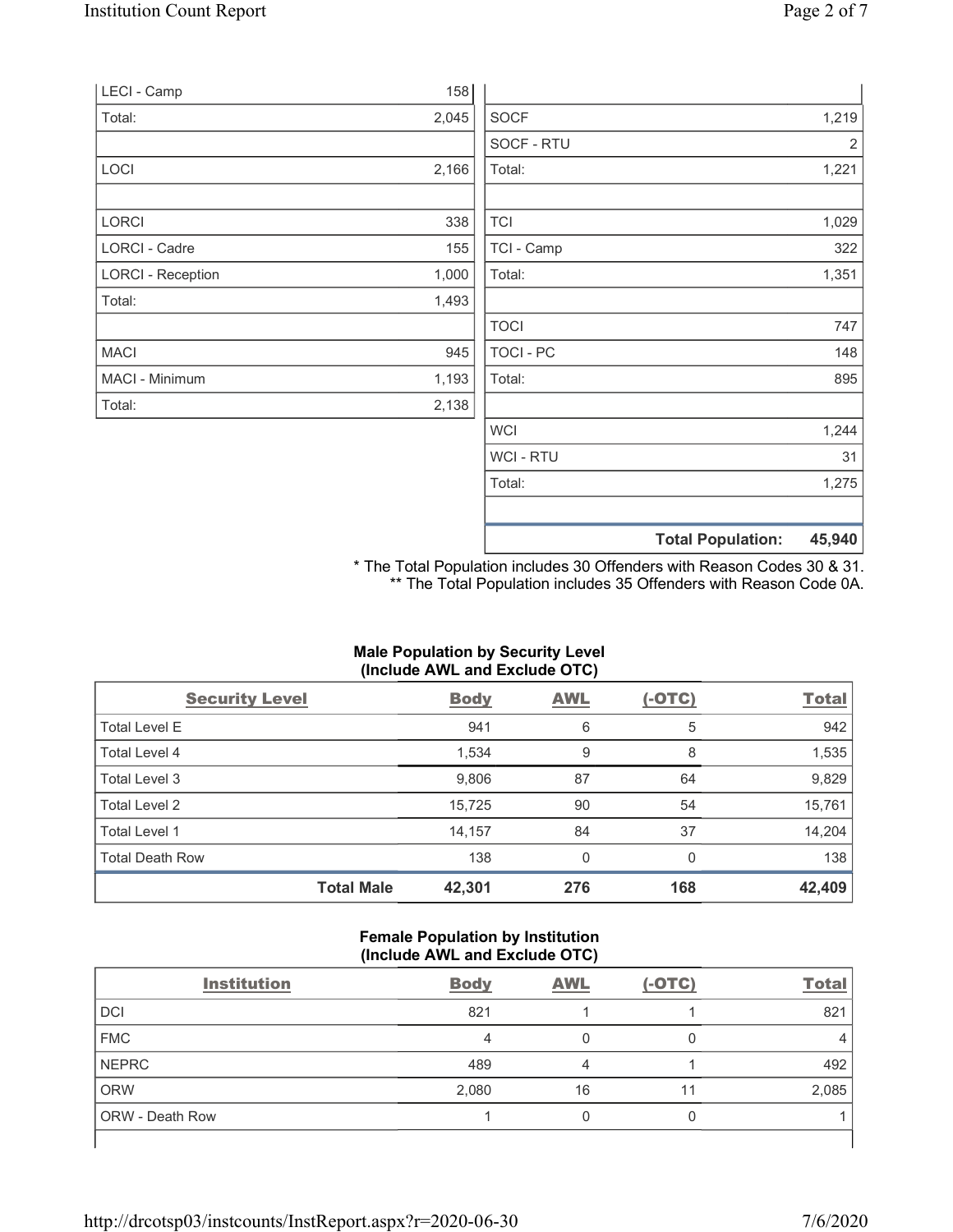| <b>ORW</b> - Reception |                          | 125    |     |     | 125    |
|------------------------|--------------------------|--------|-----|-----|--------|
| ORW - RTU              |                          | 48     |     |     | 48     |
|                        | <b>Total Female</b>      | 3,568  | 23  | 15  | 3,576  |
|                        |                          |        |     |     |        |
|                        | <b>Total Population:</b> | 45,869 | 299 | 183 | 45,985 |

### Male Population by Institution: Security Level 5 and E (Include AWL and Exclude OTC)

| <b>Institution</b>   | <b>Body</b>      | <b>AWL</b>       | $(-OTC)$         | <b>Total</b> |
|----------------------|------------------|------------------|------------------|--------------|
| ACI                  | 1                | 0                | $\mathbf 0$      |              |
| CRC - RTU            | 4                | $\boldsymbol{0}$ | $\mathbf 0$      | 4            |
| <b>FMC</b>           | 1                | $\mathsf 0$      | $\boldsymbol{0}$ |              |
| LECI                 | $\boldsymbol{9}$ | 0                | $\mathbf 0$      | 9            |
| <b>MACI</b>          | $\boldsymbol{9}$ | $\overline{2}$   | 1                | 10           |
| <b>MANCI</b>         | $\overline{4}$   | 0                | $\mathbf 0$      | 4            |
| <b>OSP</b>           | 254              | $\overline{2}$   | $\overline{2}$   | 254          |
| <b>SOCF</b>          | 520              | $\overline{2}$   | $\overline{2}$   | 520          |
| <b>TCI</b>           | $\overline{1}$   | $\boldsymbol{0}$ | $\mathbf 0$      |              |
| <b>TOCI</b>          | 128              | 0                | $\mathbf 0$      | 128          |
| TOCI - PC            | 1                | 0                | $\mathbf 0$      |              |
| <b>WCI</b>           | 4                | 0                | 0                | 4            |
| <b>WCI-RTU</b>       | 5                | $\mathbf 0$      | $\mathbf 0$      | 5            |
| <b>Total Level 5</b> | 941              | 6                | 5                | 942          |

## Male Population by Institution: Security Level 4 (Include AWL and Exclude OTC)

| <b>Institution</b>                | <b>Body</b>    | <b>AWL</b>     | $(-OTC)$ | <b>Total</b> |
|-----------------------------------|----------------|----------------|----------|--------------|
| <b>ACI</b>                        | 5              | $\mathbf 0$    | 0        | 5            |
| CRC                               | 10             | $\mathbf 0$    | 0        | 10           |
| <b>CRC</b> - Reception            |                | 0              | 0        |              |
| <b>CRC - RTU</b>                  | 11             | $\mathbf{0}$   | $\Omega$ | 11           |
| <b>FMC</b>                        | $\overline{2}$ |                | 0        | 3            |
| FMC - Intensive Care - Male (CMC) |                | $\Omega$       | 0        |              |
| LOCI                              | 0              | $\overline{2}$ | 2        | ∩            |
| <b>LORCI</b>                      | 3              | $\mathbf{0}$   | 0        | 3            |
| <b>LORCI - Reception</b>          |                | $\mathbf{0}$   | $\Omega$ |              |
| <b>MACI</b>                       | 16             | $\mathbf 0$    | 0        | 16           |
| <b>OSP</b>                        | 190            | $\mathbf{0}$   | 0        | 190          |
| <b>SOCF</b>                       | 674            | 3              | 3        | 674          |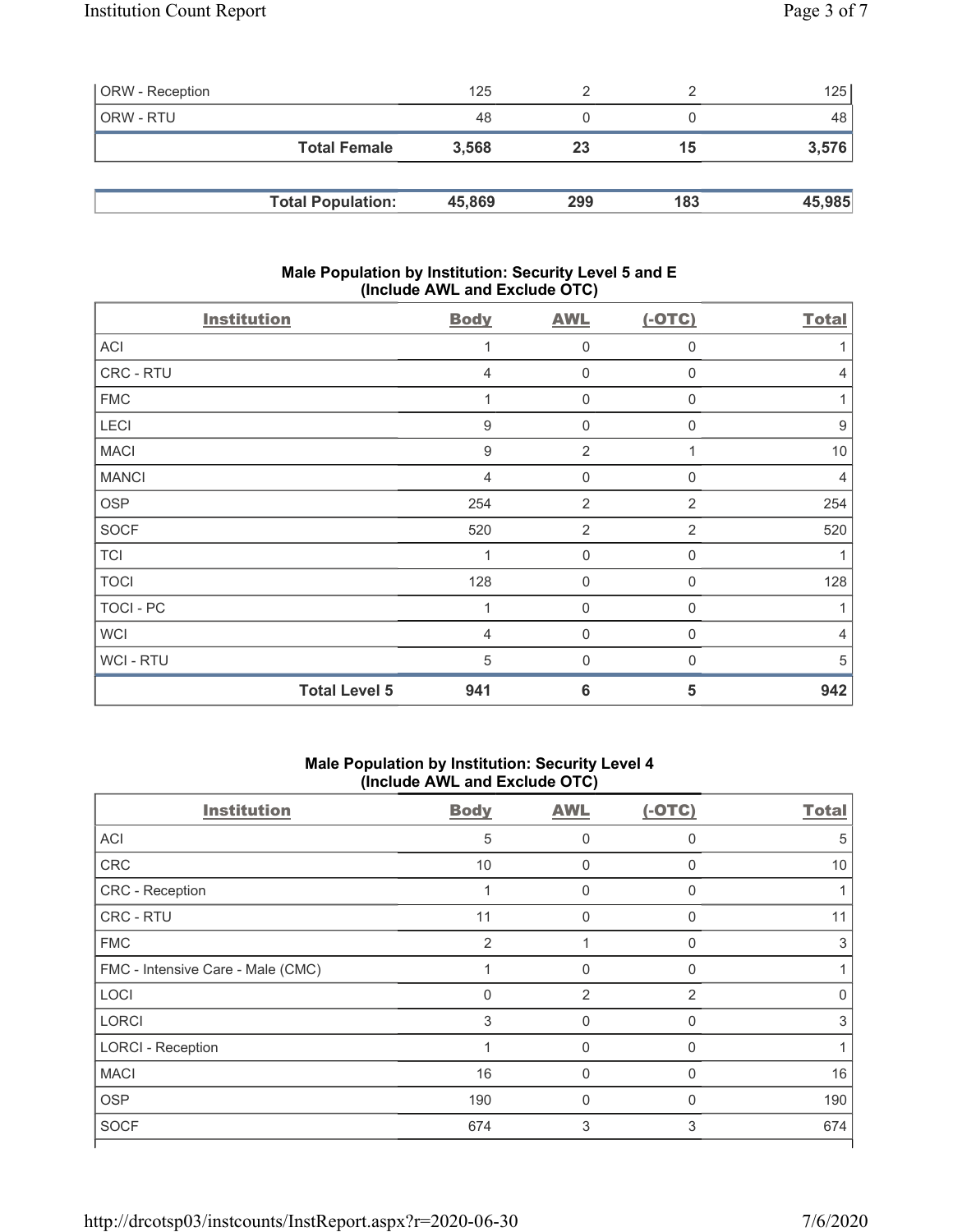| SOCF - RTU           |       |  |       |
|----------------------|-------|--|-------|
| <b>TOCI</b>          | 599   |  | 599   |
| TOCI - PC            | 12    |  |       |
| <b>WCI</b>           |       |  |       |
| WCI - RTU            |       |  |       |
| <b>Total Level 4</b> | 1,534 |  | 1,535 |

### Male Population by Institution: Security Level 3 (Include AWL and Exclude OTC)

| <b>Institution</b>                | <b>Body</b>               | <b>AWL</b>          | $(-OTC)$            | <b>Total</b>   |
|-----------------------------------|---------------------------|---------------------|---------------------|----------------|
| ACI                               | 22                        | $\mathsf{O}\xspace$ | $\mathbf 0$         | 22             |
| ACI-PC                            | $\overline{7}$            | $\mathsf 0$         | $\mathbf 0$         | $\overline{7}$ |
| <b>BECI</b>                       | 8                         | $\mathsf{O}\xspace$ | $\mathbf 0$         | $\,8\,$        |
| CCI                               | 11                        | $\mathsf 0$         | $\mathbf 0$         | 11             |
| CRC                               | 232                       | $\boldsymbol{9}$    | $\boldsymbol{9}$    | 232            |
| CRC - Cadre                       | 14                        | $\mbox{O}$          | $\mathbf 0$         | 14             |
| CRC - Reception                   | 465                       | 10                  | $\boldsymbol{7}$    | 468            |
| CRC - RTU                         | 31                        | $\mathsf{O}\xspace$ | $\mathbf 0$         | 31             |
| <b>FMC</b>                        | $\,8\,$                   | $\mathsf{O}\xspace$ | $\mathbf 0$         | $\,8\,$        |
| FMC - Intensive Care - Male (CMC) | $\ensuremath{\mathsf{3}}$ | $\mathsf{O}\xspace$ | $\mathbf 0$         | $\mathsf 3$    |
| GCI                               | $\mathsf 3$               | $\mbox{O}$          | $\mathbf 0$         | $\mathbf{3}$   |
| <b>LAECI</b>                      | 24                        | $\mathsf{O}\xspace$ | $\mathbf 0$         | 24             |
| LECI                              | 1,473                     | $\boldsymbol{7}$    | $\sqrt{5}$          | 1,475          |
| LOCI                              | $\sqrt{3}$                | $\mathbf 0$         | $\mathbf 0$         | $\,$ 3 $\,$    |
| LORCI                             | 120                       | 24                  | 24                  | 120            |
| LORCI - Cadre                     | 19                        | $\mathsf{O}\xspace$ | $\mathbf 0$         | 19             |
| <b>LORCI - Reception</b>          | 112                       | $\mathbf{1}$        | $\mathbf 0$         | 113            |
| <b>MACI</b>                       | 832                       | $\overline{4}$      | $\sqrt{2}$          | 834            |
| <b>MANCI</b>                      | 1,807                     | 11                  | $\,6\,$             | 1,812          |
| MCI                               | $\overline{4}$            | $\mathsf 0$         | $\mathbf 0$         | 4              |
| <b>NCCI</b>                       | 16                        | $\mathsf{O}\xspace$ | $\mathbf 0$         | 16             |
| <b>NCI</b>                        | 5                         | $\mathsf 0$         | $\mathbf 0$         | $\overline{5}$ |
| <b>NEOCC</b>                      | 823                       | $\overline{4}$      | $\mathbf{1}$        | 826            |
| <b>OSP</b>                        | 1                         | $\mathbf 0$         | $\mathbf 0$         | $\mathbf{1}$   |
| PCI                               | 46                        | $\mathsf 0$         | $\mathbf 0$         | 46             |
| RCI                               | 1,476                     | 5                   | 4                   | 1,477          |
| RICI                              | 28                        | $\mathsf{O}\xspace$ | $\mathbf 0$         | 28             |
| SCI                               | 14                        | $\mathsf{O}\xspace$ | $\mathsf{O}\xspace$ | 14             |
| <b>SOCF</b>                       | 25                        | $\mathsf 0$         | $\mathbf 0$         | 25             |
| <b>TCI</b>                        | 910                       | $\,6\,$             | $\overline{2}$      | 914            |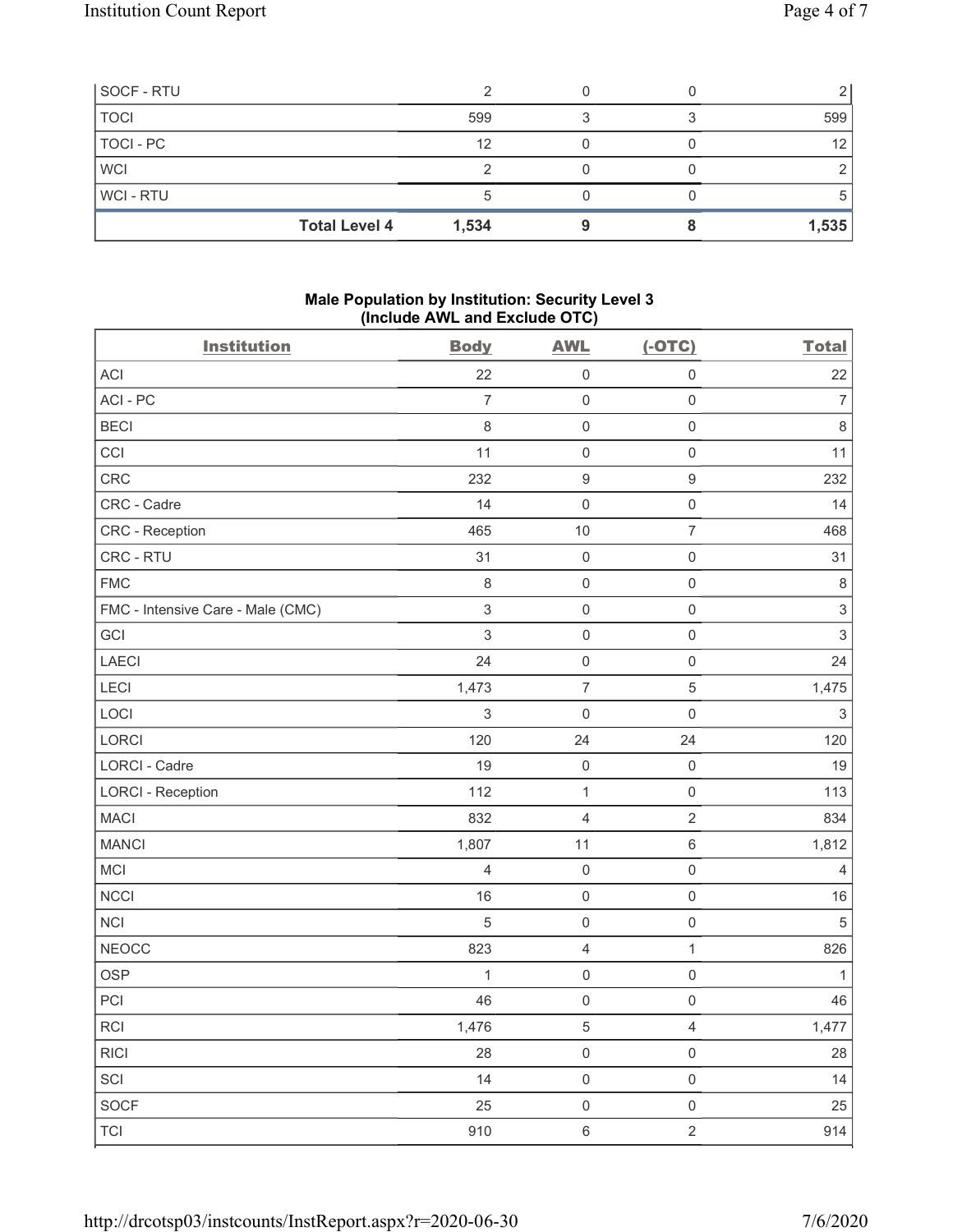| TCI - Camp           |       |    |       |
|----------------------|-------|----|-------|
| <b>TOCI</b>          | 14    |    | 14    |
| TOCI - PC            | 79    |    | 79    |
| <b>WCI</b>           | 1,153 |    | 1,155 |
| WCI-RTU              | 17    |    |       |
| <b>Total Level 3</b> | 9,806 | 64 | 9,829 |

### Male Population by Institution: Security Level 2 (Include AWL and Exclude OTC)

| <b>Institution</b>                | <b>Body</b> | <b>AWL</b>                | $(-OTC)$            | <b>Total</b>              |
|-----------------------------------|-------------|---------------------------|---------------------|---------------------------|
| ACI                               | 704         | $\ensuremath{\mathsf{3}}$ | 1                   | 706                       |
| ACI-PC                            | 24          | $\mathsf{O}\xspace$       | $\mathbf 0$         | 24                        |
| <b>ACI - RTU</b>                  | 87          | $\mathsf 0$               | $\mathbf 0$         | 87                        |
| <b>BECI</b>                       | 1,328       | $\overline{7}$            | $\sqrt{5}$          | 1,330                     |
| CCI                               | 1,782       | 10                        | $\,6\,$             | 1,786                     |
| CRC                               | 58          | $\,$ 3 $\,$               | $\sqrt{3}$          | 58                        |
| CRC - Cadre                       | 235         | $\mathsf 0$               | $\mathbf 0$         | 235                       |
| CRC - Reception                   | 188         | $\ensuremath{\mathsf{3}}$ | $\sqrt{2}$          | 189                       |
| CRC - RTU                         | $\sqrt{3}$  | $\mathsf{O}\xspace$       | $\mathbf 0$         | $\ensuremath{\mathsf{3}}$ |
| CRC - Youth                       | $\mathbf 0$ | $\mathbf{1}$              | $\mathbf{1}$        | $\mathbf 0$               |
| DCI                               | $\mathbf 1$ | $\mathsf 0$               | $\mathbf 0$         | $\mathbf{1}$              |
| <b>FMC</b>                        | 11          | $\,$ 3 $\,$               | $\mathbf 0$         | 14                        |
| FMC - Intensive Care - Male (CMC) | 13          | $\mathsf{O}\xspace$       | $\mathbf 0$         | 13                        |
| <b>GCI</b>                        | 451         | $\mathbf{1}$              | $\mathbf 0$         | 452                       |
| <b>GCI-RTU</b>                    | 43          | $\mathbf 0$               | $\mathsf{O}\xspace$ | 43                        |
| LAECI                             | 954         | $\boldsymbol{7}$          | $\,6\,$             | 955                       |
| LECI                              | 404         | $\mathsf{O}\xspace$       | $\mathbf 0$         | 404                       |
| LOCI                              | 1,253       | $\,6\,$                   | $\overline{4}$      | 1,255                     |
| LORCI                             | 135         | $\,$ 3 $\,$               | $\sqrt{2}$          | 136                       |
| LORCI - Cadre                     | 131         | $\mathsf{O}\xspace$       | $\mathbf 0$         | 131                       |
| <b>LORCI - Reception</b>          | 377         | $\mathsf{O}\xspace$       | $\mathbf 0$         | 377                       |
| <b>MACI</b>                       | 88          | $\sqrt{3}$                | $\sqrt{3}$          | 88                        |
| <b>MANCI</b>                      | 147         | $\mathsf 0$               | $\mathbf 0$         | 147                       |
| MCI                               | 1,481       | $\boldsymbol{7}$          | $\sqrt{2}$          | 1,486                     |
| MCI - Camp                        | 1           | $\mathsf 0$               | $\mathbf 0$         | 1                         |
| <b>NCCI</b>                       | 936         | 5                         | 3                   | 938                       |
| <b>NCI</b>                        | 1,286       | $\,6\,$                   | $\,$ 5 $\,$         | 1,287                     |
| <b>NEOCC</b>                      | 81          | $\mathsf{O}\xspace$       | $\mathsf{O}\xspace$ | 81                        |
| <b>OSP</b>                        | $\mathbf 1$ | $\mathsf 0$               | $\mathsf{O}\xspace$ | $\mathbf{1}$              |
| PCI                               | 764         | $\overline{7}$            | $\mathbf{1}$        | 770                       |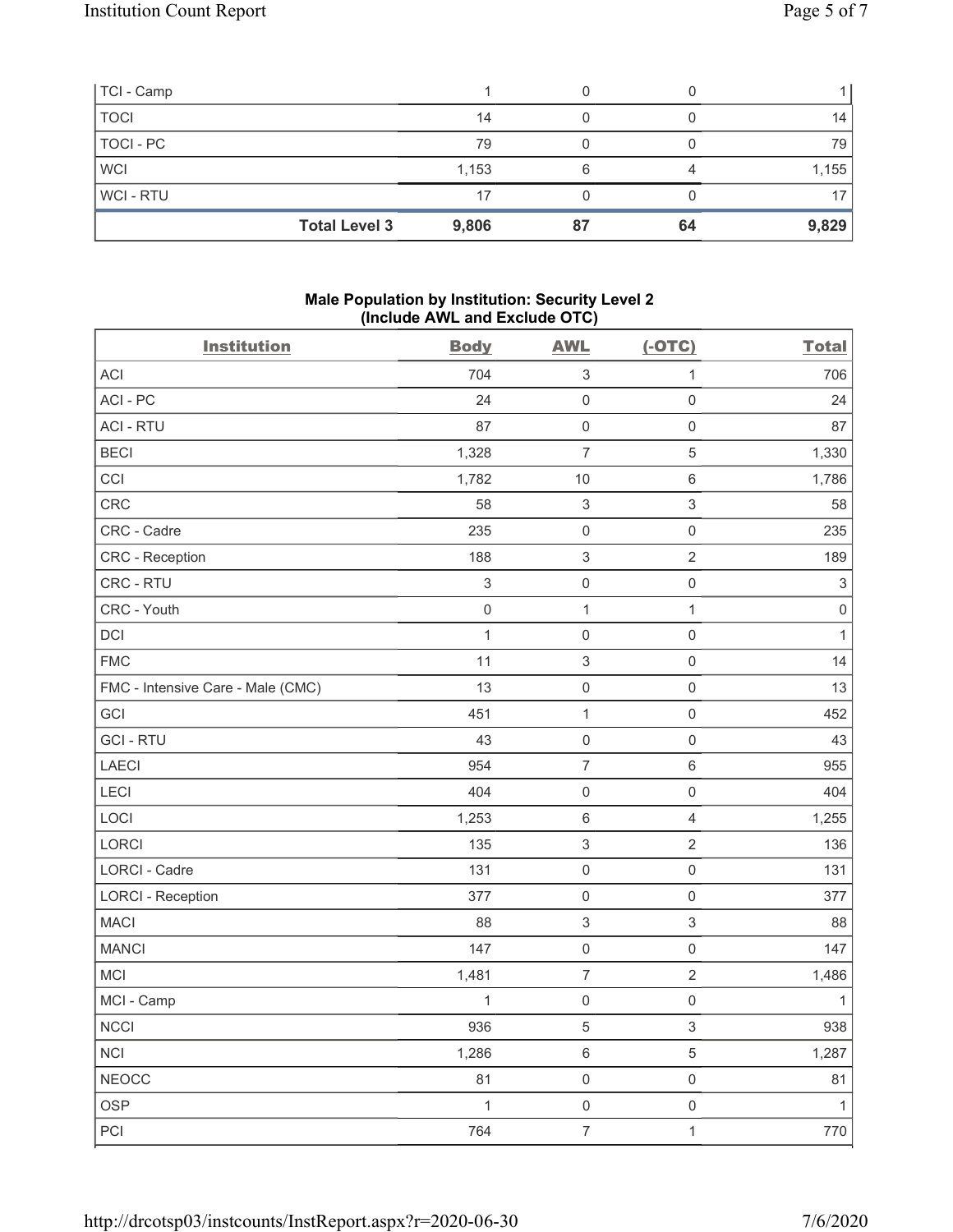| RCI                  | 391    |    |    | 391    |
|----------------------|--------|----|----|--------|
| RICI                 | 1,235  |    | 5  | 1,238  |
| $ _{\rm SCI}$        | 928    | ิค |    | 930    |
| <b>TCI</b>           | 59     |    |    | 59     |
| <b>TOCI</b>          |        |    |    |        |
| TOCI-PC              | 55     |    |    | 55     |
| WCI                  | 85     |    |    | 85     |
| <b>Total Level 2</b> | 15,725 | 90 | 54 | 15,761 |

## Male Population by Institution: Security Level 1 (Include AWL and Exclude OTC)

| <b>Institution</b>                | <b>Body</b> | <b>AWL</b>                | $(-OTC)$                 | <b>Total</b>   |
|-----------------------------------|-------------|---------------------------|--------------------------|----------------|
| <b>ACI</b>                        | 554         | $\ensuremath{\mathsf{3}}$ | $\mathbf 0$              | 557            |
| ACI-PC                            | 11          | $\mathsf{O}\xspace$       | $\mathsf{O}\xspace$      | 11             |
| <b>ACI - RTU</b>                  | 21          | $\mathsf{O}\xspace$       | $\mathbf 0$              | 21             |
| <b>BECI</b>                       | 673         | $\,$ 3 $\,$               | $\sqrt{2}$               | 674            |
| <b>BECI - Camp</b>                | 372         | $\mathsf{O}\xspace$       | $\mathbf 0$              | 372            |
| CCI                               | 577         | $\sqrt{3}$                | $\mathbf{1}$             | 579            |
| CRC                               | 49          | $\mathbf{1}$              | $\mathbf{1}$             | 49             |
| CRC - Cadre                       | 5           | $\mathsf{O}\xspace$       | $\mathbf 0$              | $\overline{5}$ |
| <b>CRC</b> - Reception            | 350         | $\overline{\mathcal{I}}$  | $\overline{\mathcal{I}}$ | 350            |
| <b>FMC</b>                        | 364         | $\overline{2}$            | $\mathbf{1}$             | 365            |
| FMC - Intensive Care - Male (CMC) | 28          | $\mathsf{O}\xspace$       | $\mathbf 0$              | 28             |
| GCI                               | 637         | $\overline{7}$            | $\overline{2}$           | 642            |
| GCI - Camp                        | 558         | $\mathsf 0$               | $\mathbf 0$              | 558            |
| <b>GCI-RTU</b>                    | 12          | $\mathsf{O}\xspace$       | $\mathsf{O}\xspace$      | 12             |
| <b>LAECI</b>                      | 525         | $\,6\,$                   | 5                        | 526            |
| LECI                              | $\mathbf 0$ | $\mathbf{1}$              | $\mathsf 0$              | 1              |
| LECI - Camp                       | 158         | $\mathsf 0$               | $\mathbf 0$              | 158            |
| LOCI                              | 910         | $\overline{4}$            | 1                        | 913            |
| <b>LORCI</b>                      | 80          | 5                         | 3                        | 82             |
| <b>LORCI - Cadre</b>              | 5           | $\mathsf{O}\xspace$       | $\mathbf 0$              | 5              |
| <b>LORCI - Reception</b>          | 510         | $\mathsf{O}\xspace$       | $\mathbf 0$              | 510            |
| MACI - Minimum                    | 1,193       | $\,6$                     | $\,6\,$                  | 1,193          |
| <b>MANCI</b>                      | 28          | $\mathbf{1}$              | $\mathbf 0$              | 29             |
| MANCI - Camp                      | 297         | $\mathsf 0$               | $\mathbf 0$              | 297            |
| MCI                               | 593         | $\overline{4}$            | $\sqrt{2}$               | 595            |
| MCI - Camp                        | 271         | $\mathsf 0$               | $\mathbf 0$              | 271            |
| <b>NCCI</b>                       | 1,257       | 10                        | $\mathbf 0$              | 1,267          |
| <b>NCI</b>                        | 968         | $\mathfrak{S}$            | $\mathsf{O}\xspace$      | 971            |